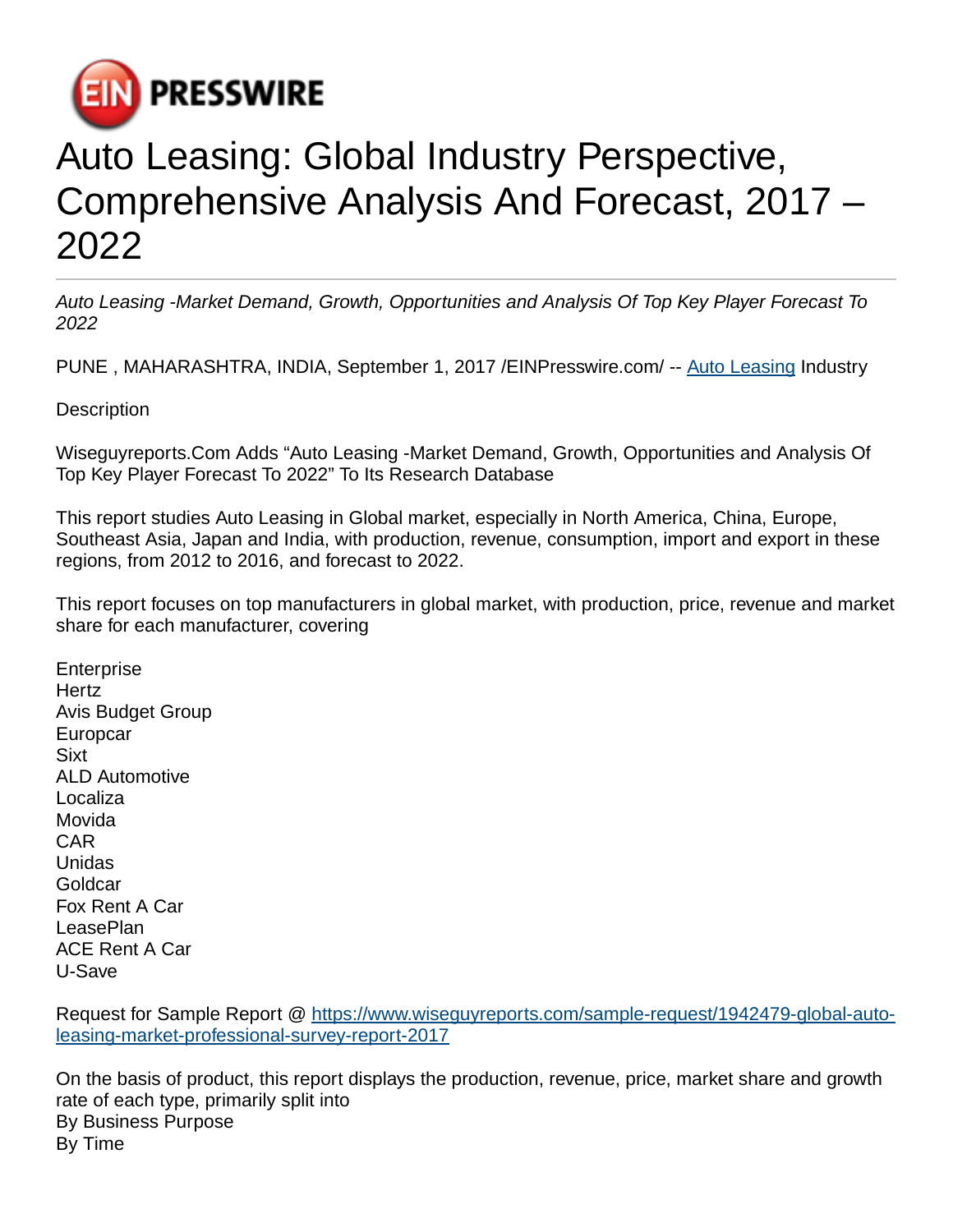By Application, the market can be split into **Commercial Civil** 

By Regions, this report covers (we can add the regions/countries as you want) North America China Europe Southeast Asia Japan India

If you have any special requirements, please let us know and we will offer you the report as you want.

Leave a Query @ [https://www.wiseguyreports.com/enquiry/1942479-global-auto-leasing-market](https://www.wiseguyreports.com/enquiry/1942479-global-auto-leasing-market-professional-survey-report-2017)[professional-survey-report-2017](https://www.wiseguyreports.com/enquiry/1942479-global-auto-leasing-market-professional-survey-report-2017)

Table of Contents

Global Auto Leasing Market Professional Survey Report 2017

- 1 Industry Overview of Auto Leasing
- 1.1 Definition and Specifications of Auto Leasing
- 1.1.1 Definition of Auto Leasing
- 1.1.2 Specifications of Auto Leasing
- 1.2 Classification of Auto Leasing
- 1.2.1
- 1.2.2
- 1.3 Applications of Auto Leasing
- 1.3.1 Commercial
- 1.3.2 Civil
- 1.3.3 Application 3
- 1.4 Market Segment by Regions
- 1.4.1 North America
- 1.4.2 China
- 1.4.3 Europe
- 1.4.4 Southeast Asia
- 1.4.5 Japan
- 1.4.6 India

....

- 8 Major Manufacturers Analysis of Auto Leasing
- 8.1 Enterprise
- 8.1.1 Company Profile
- 8.1.2 Product Picture and Specifications
- 8.1.2.1 Product A
- 8.1.2.2 Product B
- 8.1.3 Enterprise 2016 Auto Leasing Sales, Ex-factory Price, Revenue, Gross Margin Analysis
- 8.1.4 Enterprise 2016 Auto Leasing Business Region Distribution Analysis
- 8.2 Hertz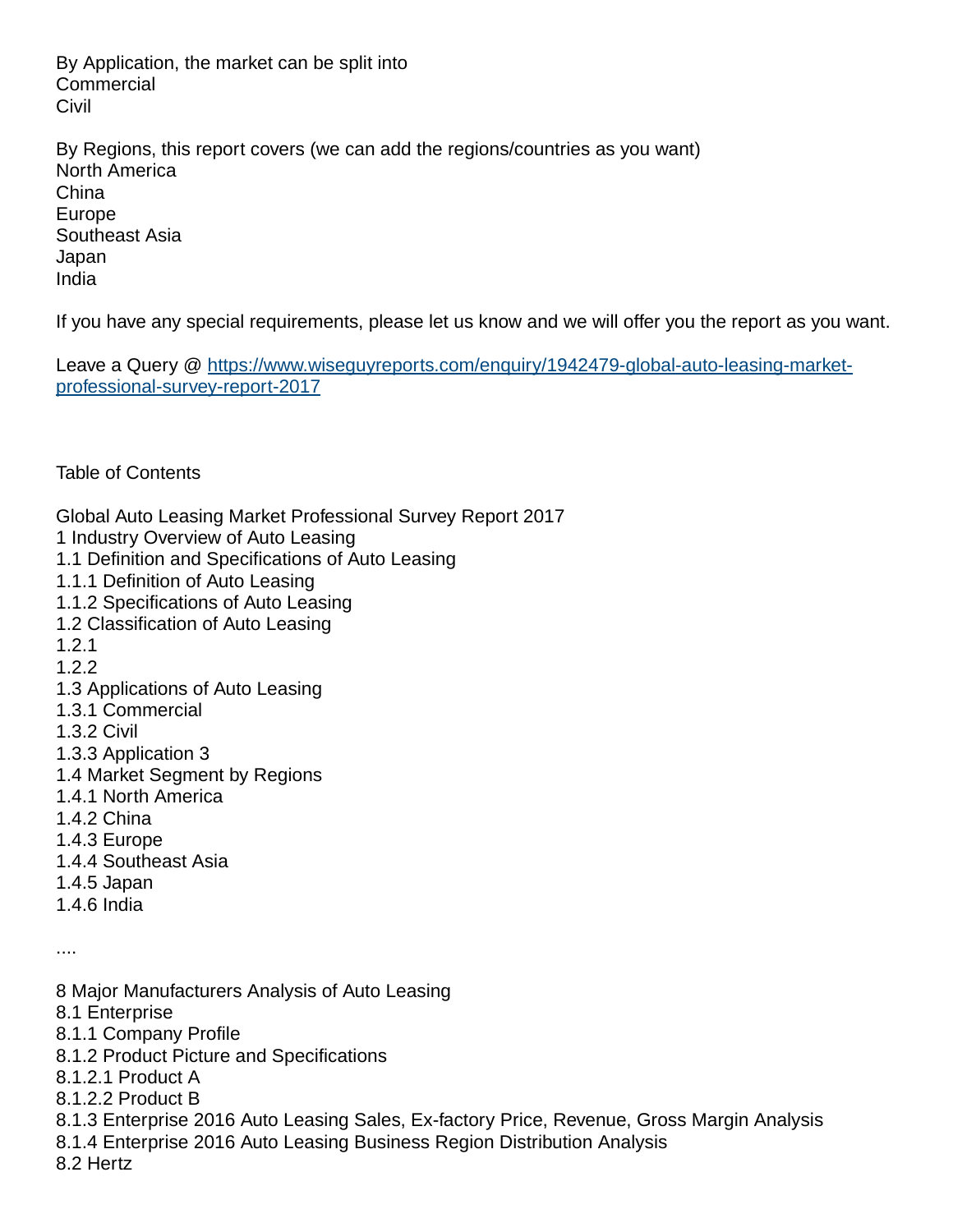- 8.2.1 Company Profile
- 8.2.2 Product Picture and Specifications
- 8.2.2.1 Product A
- 8.2.2.2 Product B
- 8.2.3 Hertz 2016 Auto Leasing Sales, Ex-factory Price, Revenue, Gross Margin Analysis
- 8.2.4 Hertz 2016 Auto Leasing Business Region Distribution Analysis
- 8.3 Avis Budget Group
- 8.3.1 Company Profile
- 8.3.2 Product Picture and Specifications
- 8.3.2.1 Product A
- 8.3.2.2 Product B
- 8.3.3 Avis Budget Group 2016 Auto Leasing Sales, Ex-factory Price, Revenue, Gross Margin Analysis
- 8.3.4 Avis Budget Group 2016 Auto Leasing Business Region Distribution Analysis
- 8.4 Europcar
- 8.4.1 Company Profile
- 8.4.2 Product Picture and Specifications
- 8.4.2.1 Product A
- 8.4.2.2 Product B
- 8.4.3 Europcar 2016 Auto Leasing Sales, Ex-factory Price, Revenue, Gross Margin Analysis
- 8.4.4 Europcar 2016 Auto Leasing Business Region Distribution Analysis
- 8.5 Sixt
- 8.5.1 Company Profile
- 8.5.2 Product Picture and Specifications
- 8.5.2.1 Product A
- 8.5.2.2 Product B
- 8.5.3 Sixt 2016 Auto Leasing Sales, Ex-factory Price, Revenue, Gross Margin Analysis
- 8.5.4 Sixt 2016 Auto Leasing Business Region Distribution Analysis
- 8.6 ALD Automotive
- 8.6.1 Company Profile
- 8.6.2 Product Picture and Specifications
- 8.6.2.1 Product A
- 8.6.2.2 Product B
- 8.6.3 ALD Automotive 2016 Auto Leasing Sales, Ex-factory Price, Revenue, Gross Margin Analysis
- 8.6.4 ALD Automotive 2016 Auto Leasing Business Region Distribution Analysis
- 8.7 Localiza
- 8.7.1 Company Profile
- 8.7.2 Product Picture and Specifications
- 8.7.2.1 Product A
- 8.7.2.2 Product B
- 8.7.3 Localiza 2016 Auto Leasing Sales, Ex-factory Price, Revenue, Gross Margin Analysis
- 8.7.4 Localiza 2016 Auto Leasing Business Region Distribution Analysis
- 8.8 Movida
- 8.8.1 Company Profile
- 8.8.2 Product Picture and Specifications
- 8.8.2.1 Product A
- 8.8.2.2 Product B
- 8.8.3 Movida 2016 Auto Leasing Sales, Ex-factory Price, Revenue, Gross Margin Analysis
- 8.8.4 Movida 2016 Auto Leasing Business Region Distribution Analysis
- 8.9 CAR
- 8.9.1 Company Profile
- 8.9.2 Product Picture and Specifications